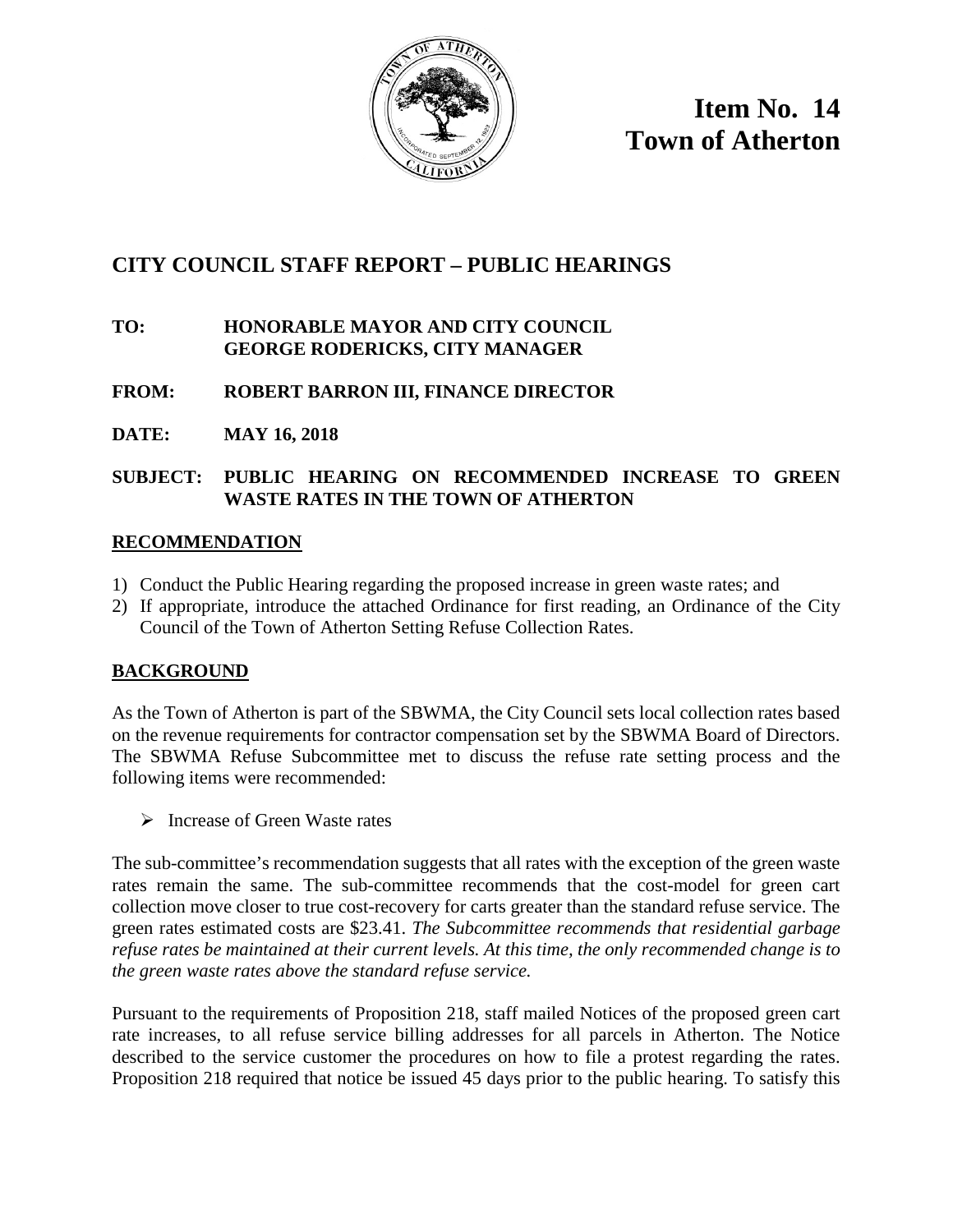**Public Hearing on Recommended Increase to Green Waste Rates in the Town of Atherton May 16, 2018 Page 2 of 3**

requirement, notices were issued in early March and the public hearing was set for May 16. A copy of the Notice is attached.

Proposition 218 provides that if written protests are presented by a majority of the affected parcels, the rate increase shall not take effect. If there is no majority protest, then the rate increases can be imposed by an ordinance approved by 2/3-vote of the members of the City Council under Health & Safety Code § 5471. After adoption, the Town must also publish and post notice of the proceedings. As of the writing of this report the Town has received two protests.

# **ANALYSIS**

The Refuse Subcommittee recommends adjusting the green waste cart rates to move closer to cost alignment for collection. The current town rate structure includes a fixed rate for each gallon of refuse, with no additional charge for recycled materials or green waste collection. *The Town's rate structure allows a resident to obtain additional green carts.* Currently a 3rd and 4th green cart rate is at \$18 each and for the 5th cart or above, the rate is \$22 each. Actual collection costs for each cart is approximately slightly above \$23. The Committee recommends that the cost model for the additional green carts be moved closer to a true-cost recovery model by raising the cost for carts as follows:

| <b>Green Carts</b>       |                     |                 |
|--------------------------|---------------------|-----------------|
| # of Carts               | <b>Current Rate</b> | <b>New Rate</b> |
| Carts 3 and 4            | \$18 each           | \$20 each       |
| <b>Carts 5 and above</b> | $$22$ each          | $$25$ each      |

With the above rate structure the Town is seeking to increase the rate for Carts 3 and 4 by \$2. With carts 5 and above, the rate increase is \$3. The total number of additional Green carts  $3 \& 4$  are 1,495 and for Green carts 5 and above are 369. If the number of Green carts at 3 and above maintains, the proposed increase is an additional \$4,097 per month in revenue per green cart collection service. Staff and Sub-Committee recommend as cost model fairness for green carts, that the Town of Atherton seek to get closer to full cost recovery.

*Below is a summary of the refuse committee's current proposals:*

1. The only residents that will be affected by Green Cart increases are those that have more than 2 Green Carts.

In accordance with Proposition 218 process we make the following findings:

- A. The revenues derived from the increased green waste collection rates, do not exceed the funds required to provide refuse services pursuant to the Solid Waste/Recycling Collection Agreement.
- B. The revenues derived from derived from the increased green waste collection rates, will not be used for any other purpose other than pursuant to Solid Waste/Recycling Collection Agreement.
- C. Review of cost model fairness to move closer to full cost recovery.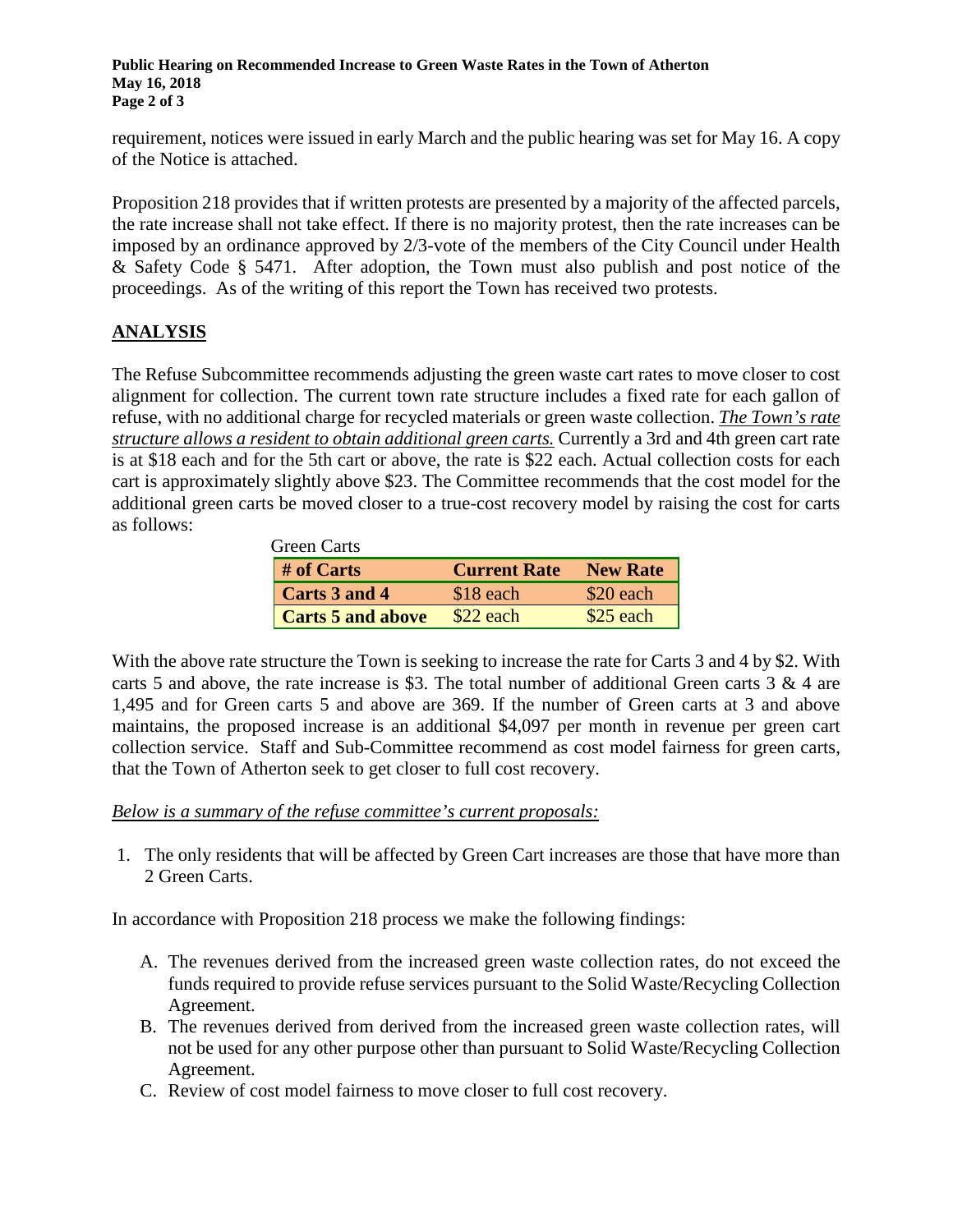**Public Hearing on Recommended Increase to Green Waste Rates in the Town of Atherton May 16, 2018 Page 3 of 3**

*Attached is an Ordinance adjusting only the Green Carts collection rates above the standard refuse service.*

### **POLICY FOCUS**

The setting of refuse collection rates is a matter of policy discussion for the City Council. Establishing rates that reflect full cost recovery is consistent with Proposition 218.

#### **FISCAL IMPACT**

Assuming a static number of carts and the recommended fee change per green waste cart, total fiscal impact is an increase of \$4,097 per month. The total increase for organics is estimated at \$49,140 per year.

### **PUBLIC NOTICE**

Public notification was achieved by posting the agenda, with this agenda item being listed, at least 72 hours prior to the meeting in print and electronically. Information about the project is also disseminated via the Town's electronic News Flash and Atherton Online. There are approximately 1,200 subscribers to the Town's electronic News Flash publications. Subscribers include residents as well as stakeholders – to include, but be not limited to, media outlets, school districts, Menlo Park Fire Protection District, service provides (water, power, and sewer), and regional elected officials.

#### **COMMISSION/COMMITTEE FEEDBACK/REFERRAL**

This item has or X has not been before a Town Committee or Commission.

- \_\_\_\_ Audit/Finance Committee (meets every other month)
- Bicycle/Pedestrian Committee (meets as needed)
- \_\_\_\_ Civic Center Advisory Committee (meets as needed)
- \_\_\_\_ Environmental Programs Committee (meets every other month)
- Park and Recreation Committee (meets each month)
- \_\_\_\_ Planning Commission (meets each month)
- \_\_\_\_ Rail Committee (meets every other month)
- \_\_\_\_ Transportation Committee (meets every other month)
- \_\_\_\_ Tree Committee (meets each month)

#### **ATTACHMENTS**

**Ordinance** Notice of Public Hearing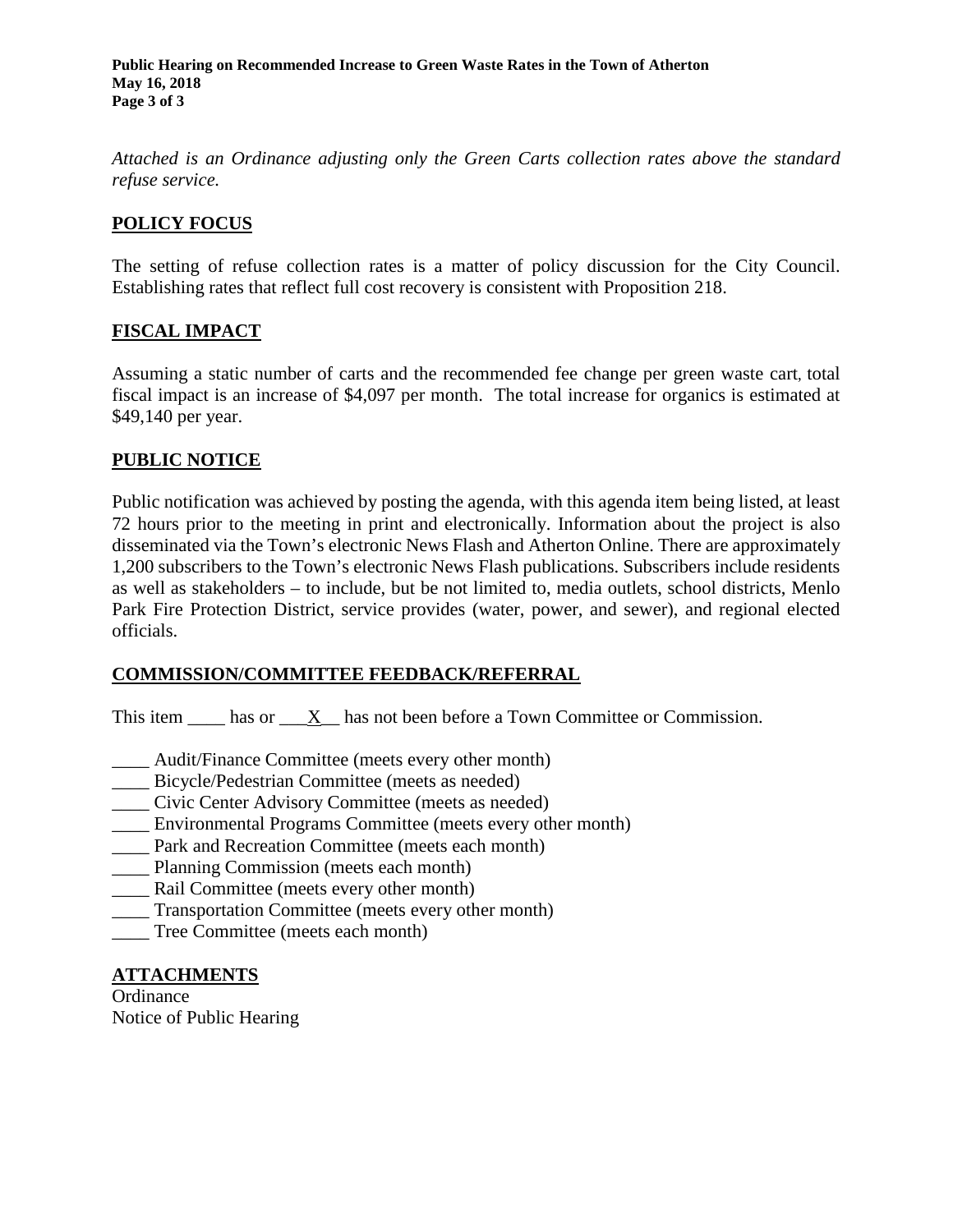#### **ORDINANCE XXX**

### **AN ORDINANCE OF THE CITY COUNCIL OF THE TOWN OF ATHERTON AMENDING THE RATES SET FORTH IN ORDINANCE 621 TO INCREASE THE GREEN WASTE CART RATES**

WHEREAS, the Town of Atherton ("Town") has provided a franchise to Recology San Mateo County ("Franchisee") allowing for and governing the collection of refuse, recyclable material and plant material within the Town of Atherton's limits; and

WHEREAS, pursuant to the Uniform Franchise Agreement for Collection Services ("Solid Waste/Recycling Collection Agreement") between Franchisee and the Town, the Town is required to adopt solid waste/recycling collection rates that produce revenues sufficient to provide payment to Franchisee in accordance with the amount due under the Solid Waste/Recycling Collection Agreement; and

WHEREAS, the Town has reviewed and approved rates on November 16, 2016 by Ordinance 621, that Franchisee may charge for these solid waste/recycling collection services; and

WHEREAS, the City Council directed staff to prepare an adjustment to green waste cart collection rates above the standard residential pick up service to reflect a cost model closer to full cost recovery; and

WHEREAS, the Town has posted a public hearing notice of the proposed rate decreases, including the date, time and location of a public hearing not less than 10 days before said public hearing; and

WHEREAS, the Town held the duly noticed public hearing and considered any and all comments;

NOW, THEREFORE, THE CITY COUNCIL OF THE TOWN OF ATHERTON DOES HEREBY ORDAIN AS FOLLOWS:

**SECTION 1.** In accordance with Article XIII D, Section 6(b), of the California Constitution, the City Council makes the following findings:

 A. The revenues derived from the increase in green waste collection rates do not exceed the funds required to provide refuse services pursuant to the Solid Waste/Recycling Collection Agreement.

 B. The revenues derived from the increase in green waste collection rates will not be used for any other purpose other than pursuant to Solid Waste/Recycling Collection Agreement

C. Review of cost model fairness to move closer to full cost recovery.

D. The only adjustments are to green waste cart rates above the standard residential pick up service.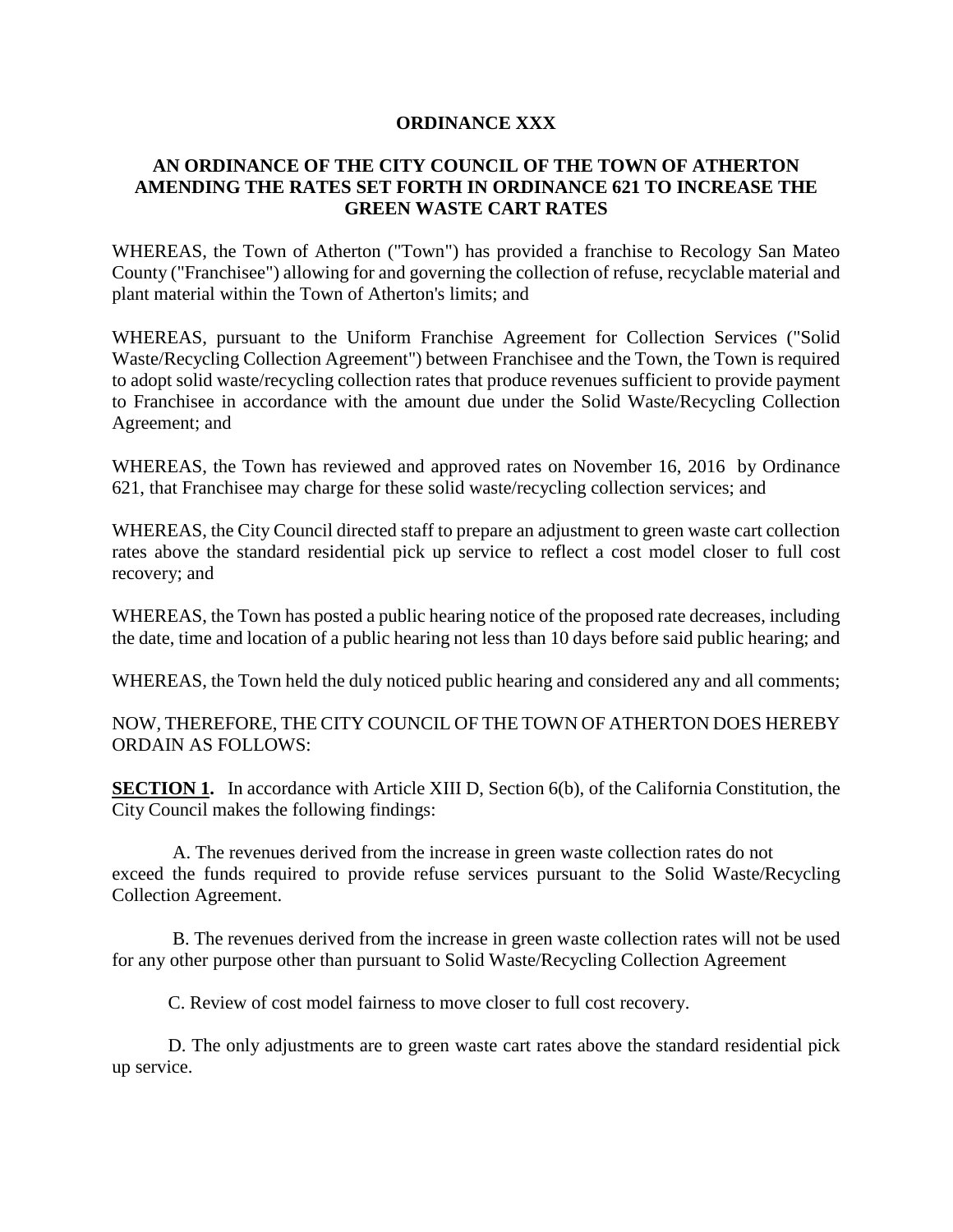E. The solid waste/recycling collection services are presently available.

**SECTION 2.** Beginning on the effective date of this Ordinance, the green waste cart collection rates above the standard residential pick up service are amended as listed below.

# **Green Waste carts:**

| <b>Unscheduled Service Category</b>                                                                                                                                              | Cost                                                                                                                                                | <b>Description of Cost</b>                                                                                                                                                                                                                                                                   |
|----------------------------------------------------------------------------------------------------------------------------------------------------------------------------------|-----------------------------------------------------------------------------------------------------------------------------------------------------|----------------------------------------------------------------------------------------------------------------------------------------------------------------------------------------------------------------------------------------------------------------------------------------------|
| Additional Targeted Recyclable Materials or<br>Organic Materials Cart Rental or Purchase<br>(in addition to the two Organic Material carts<br>and one Recyclable Materials cart) | $A -$<br>\$20.00 each for 1 or 2<br>additional cans<br>\$25.00 each for 3 or more<br>additional cans<br>$B - $3.00$<br>$C - $63.00$<br>$D - $69.00$ | $A$ – monthly rental fee<br>(any size Cart) for<br><b>Organic Materials Carts</b><br>$B$ – monthly rental fee<br>(any size Cart) for<br><b>Targeted Recyclable</b><br><b>Materials Carts</b><br>C - Customer purchase<br>of a 64 gallon Cart<br>D - Customer purchase<br>of a 96 gallon Cart |

**SECTION 3**. The City Council hereby declares that it would have passed this Ordinance, sentence by sentence, paragraph by paragraph, and section by section, and does hereby declare that any provisions in this Ordinance are severable and, if for any reason any sentence, paragraph or section of this Ordinance shall be held invalid, such decision shall not affect the validity of the remaining parts of this Ordinance.

**SECTION 4.** This Ordinance was approved by a 2/3 vote of the City Council pursuant to Health & Safety Code section 5471.

**SECTION 5**. This Ordinance shall take effect thirty (30) days after adoption as provided by Government Code section 36937.

**SECTION 6.** This Ordinance shall be published once fifteen (15) days after its passage in a newspaper of general circulation, printed, published and circulated in the City in accordance with Government Code section 36933.

\* \* \* \* \* \* \* \* \* \* \* \* \*

Introduced at a regular meeting of the City Council held on May 16, 2018, and passed and adopted by the City Council of the Town of Atherton on the 20<sup>th</sup> day of June, 2018 by the following roll call vote, to wit:

| AYES: | <b>COUNCIL MEMBERS:</b> |
|-------|-------------------------|
| NOES: | <b>COUNCIL MEMBERS:</b> |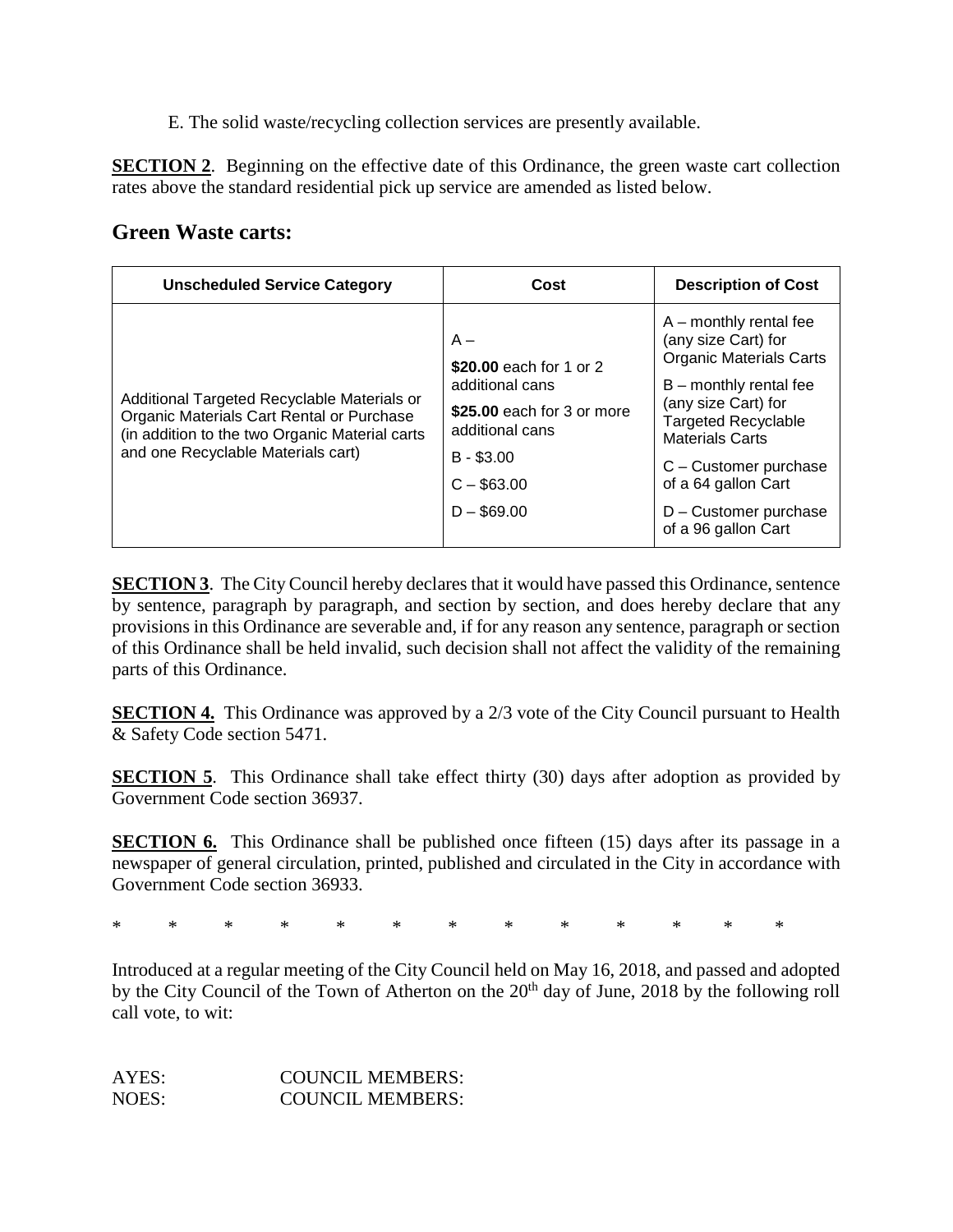ABSENT: COUNCIL MEMBERS:<br>ABSTAIN: COUNCIL MEMBERS: COUNCIL MEMBERS:

> Cary Wiest, Mayor Town of Atherton

\_\_\_\_\_\_\_\_\_\_\_\_\_\_\_\_\_\_\_\_\_\_\_

ATTEST:

\_\_\_\_\_\_\_\_\_\_\_\_\_\_\_\_\_\_\_\_\_\_\_\_\_\_ Theresa DellaSanta City Clerk

APPROVED AS TO FORM:

\_\_\_\_\_\_\_\_\_\_\_\_\_\_\_\_\_\_\_\_\_\_\_\_\_\_

William B. Conners City Attorney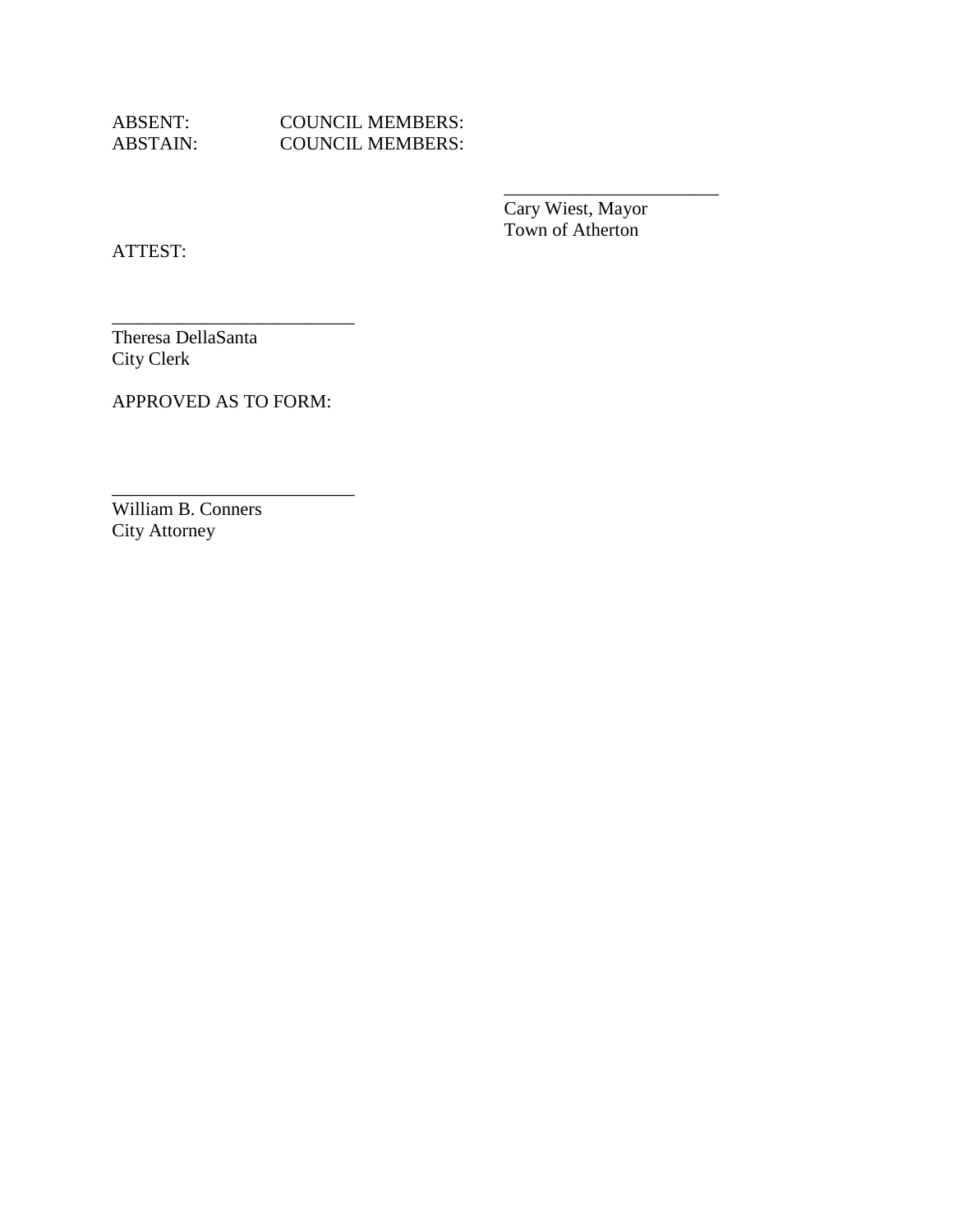# **NOTICE OF PUBLIC HEARING REGARDING PROPOSED INCREASE IN GREEN WASTE RATES IN THE TOWN OF ATHERTON**

Dear Property Owner/Tenant:

Pursuant to the requirements of Proposition 218 and Article XIIID of the California Constitution, this notice provides information regarding proposed increases to the existing residential and commercial customer rates for the collection of green waste materials in the Town of Atherton.

### **Notice of Public Hearing Regarding Proposed Increase in Green Waste Rates**

A public hearing on proposed increases to green waste rates will be held by the City Council on:

**Date: Wednesday, May 16 , 2018 Time: 7:00 p.m. Place: City Council Chambers, 94 Ashfield Road, Atherton CA**

This notice is being sent to the refuse service billing address for all parcels in Atherton. This notice also describes how to file a protest regarding the proposed rate increase. All property owners/tenants and other interested parties are invited to attend the public hearing and be heard on the proposed rate increase.

### **1. Proposed New Rates for number of Green Carts greater than 2: (Effective July 16, 2018)**

**The proposed increase in rates is only affecting green waste rates for those that have 3 or more Green Carts. The rates for the first 2 green carts of the standard residential pick up service are NOT increasing. The only residents that will be affected by Green Cart increases are those that have more than 2 Green Carts. The proposed new rates for green carts are below.**

| <b>Green Carts</b> |                     |                 |
|--------------------|---------------------|-----------------|
| # of Carts         | <b>Current Rate</b> | <b>New Rate</b> |
| Carts 3 and 4      | \$18 each           | \$20 each       |
| Carts 5 and above  | \$22 each           | \$25 each       |

### **Protest Procedures:**

The City Council of the Town of Atherton will hold a public hearing on Wednesday, May 16 at 7:00 p.m. City Hall Council Chambers. At this hearing, the City Council will consider public comment as well as written protests by ratepayers and property owners against the proposed increase in green waste fees. Any person may appear at the public hearing and be heard on any matter related to the proposed increase in rates.

Any written protest must be signed by the property owner or the customer responsible for payment of the fee and it must include the service address or assessor's parcel number (APN). The Town